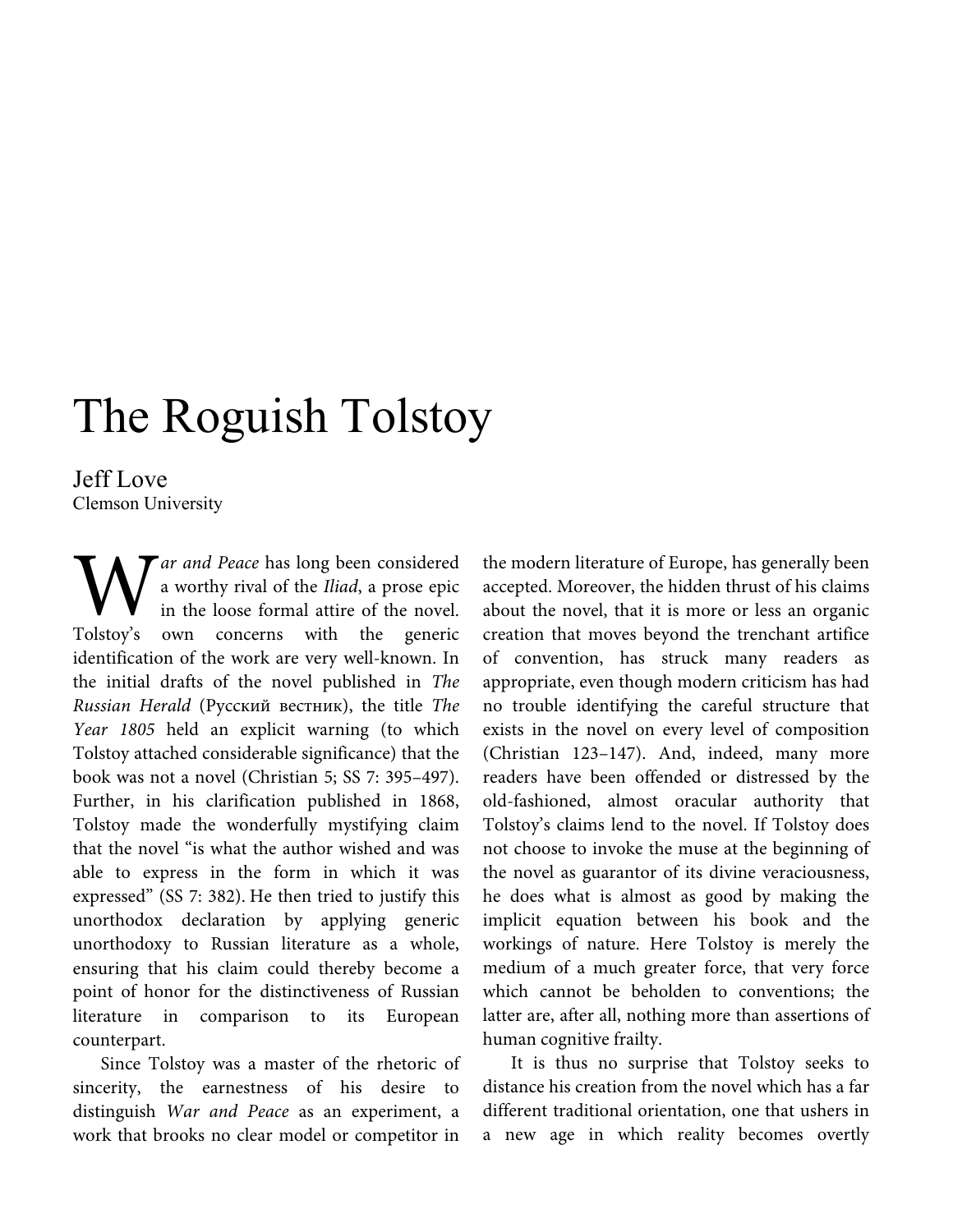problematic; questions of subjectivity and perspective take on adjudicative significance (Kundera 3–20; Watt). This is especially relevant with the advent of Romanticism, whose obsession with subjectivity lends only greater intensity to the ironic narrative structures that are the novel's truest and most powerful asset as a form of writing. When Tolstoy rejects the novel in *War and Peace* he is not only rejecting the heritage of Romanticism, but he is also daring a return to a more classical stance, a refusal to accept the vagaries of narrative that beset modernity. By all accounts, Tolstoy has been immensely successful in this attempt, and the suggestion that he was a most elusive and, indeed, cunning author still has the power to rattle those who claim that he is the great realistic writer, nature itself in words (Steiner 48– 49).

But there is strong evidence within *War and Peace* that Tolstoy's narrative voice is a good deal more novelistic, trickier and ironic, than one may be led to expect. A rather amusing consequence of this claim is that it casts a shadow over Tolstoy's protestations of innocence and makes one wonder about their sincerity as well as that of the claims the narrator advances in his notorious asides—perhaps *War and Peace* is a more seriously playful literary work than its reception, strongly shaped by the master himself, has allowed.1

To put the question about the narrative voice, one has only to raise the specter of doubt, and while there are many interesting examples of narrative cunning in the novel, I think that few strike as hard and deep as the marvelous chapter describing the meeting between Napoleon and Lavrushka after the taking of Smolensk. In this short chapter Lavrushka, a roguish character who would not be uncomfortable in a picaresque setting, mocks Napoleon, and this mockery is matched by the narrator's attitude towards Thiers' misinterpretation of the episode—here is the narrative trick, that Tolstoy employs his sovereign power as an artist, a weaver of fictions, to refute the

historian through a fictional account, one that cannot have any more authority, indeed, one that has less authority than the historian's account. The trick that Lavrushka plays on Napoleon is matched by the trick the narrator plays on the reader, one whose implications for the narrative in general are drastic and disturbing since they tend to puncture the illusion of narrative authority by showing just how arbitrary it can be.

To make my case, I would like to take a closer look at the mechanics of the chapter, where it fits in the novel, and how it works as a small part, wellhidden in the grand structure. Then, I would like to point out the ways in which the narrative sleight of hand involved in this chapter carries momentous implications for reading the novel and evaluating its claims about how one is supposed to understand history. The upshot of this two–step interpretation is to uncover a different aspect of the narrative presence, moving beyond the canonization of the prophet Tolstoy to reveal the extraordinarily complex and original figure who always seems to hide in the coulisses of critical observation, a figure whose roguish cunning and suppleness of mind shed a most interesting light on the more famous dogmatist and nihilist, the mythical Tolstoy of Gorky and Bunin.<sup>2</sup>

## **The Hidden God**

Lavrushka meets Napoleon in chapter seven of book three of the novel, roughly at the halfway point of the giant narrative. He meets Napoleon on the way from Smolensk and after a series of chapters which describe the panic and horror of the French onslaught on that city. The more general pattern that announces itself in these scenes is one of destruction and defeat as Russia suffers the first effects of the Napoleonic invasion. The atmosphere evoked by the descriptions of collapse heightens the sense of ominous threat associated with the conqueror whose aura of power only glows brighter as the Russian situation becomes bleaker.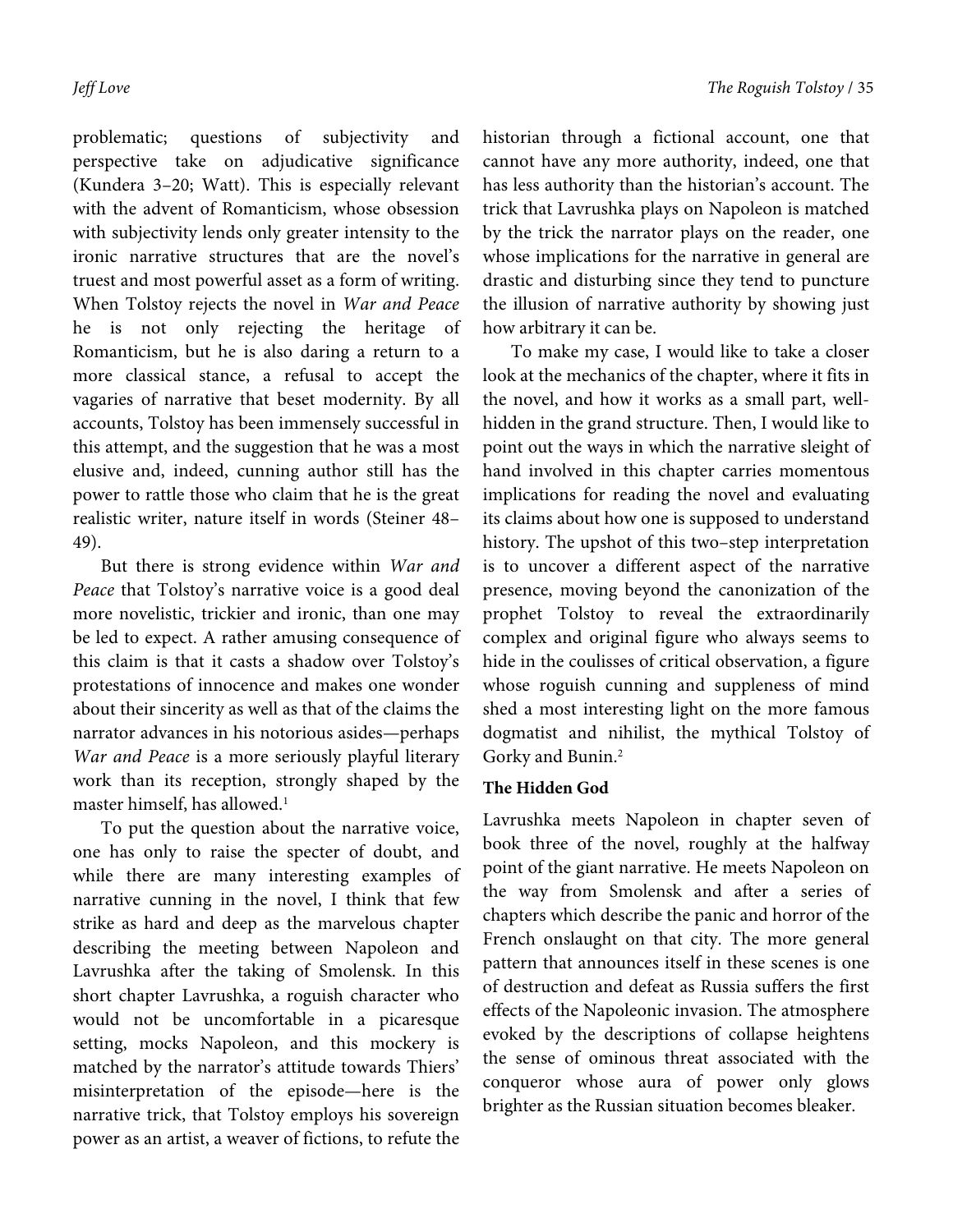In this rather solemn and portentous setting, the narrative is interrupted by the meeting of Napoleon with Lavrushka. This interruption is twofold in that the chapter forms part of a border, a transition between two other narratives, that of the fall of Smolensk and that of the revolt of the peasants on Prince Andrei's estate at Bogucharovo. Both these narratives involve the Bolkonsky family and focus on the hardships they must undergo as the French advance. The chapter also changes the tone of the narrative from the tragic momentum that strikes the Bolkonsky family to a rather more comic one. This change is emphasized by the immediately preceding chapter which gives a satirical portrait of Petersburg society whose empty and superficial interests mark such a vivid contrast with the suffering depicted at Smolensk.

But this comic orientation seems at best misleading. The Lavrushka chapter begins with a rather sharp and polemical attack by the narrator on Thiers, "Napoleon's historian." The narrator criticizes Thiers' attempt to justify what would only subsequently be regarded as Napoleon's reckless advance on Moscow:

…Thiers, like other of his historians, trying to justify his hero says that he was drawn to the walls of Moscow against his will. He is as right as other historians who look for the explanation of historic events in the will of one man; he is as right as the Russian historians who maintain that Napoleon was drawn to Moscow by the skill of the Russian commanders. Here besides the law of retrospection, which regards all the past as a preparation for events that subsequently occur, the law of reciprocity comes in, confusing the whole matter. A good chess–player having lost a game is sincerely convinced that his loss resulted from a mistake he made, and looks for that mistake in the opening, but forgets that at each stage of the game there were similar mistakes and that none of his moves were perfect. He only notices the

mistake to which he pays attention, because his opponent took advantage of it. How much more complex than this is the game of war, which occurs under certain limits of time, and where it is not one will that manipulates lifeless objects, but everything results from innumerable conflicts of various wills! (SS 6: 331; III/2/VII)3

Here is the now familiar complaint against historians, that they falsify based on an overly generous view of human causal authority that masks the intricacy of historical events which are extremely complex wholes embedded in equally complex causal matrices.4 And this opening paragraph seems to be an appropriate introduction to the encounter between Lavrushka and Napoleon.

This encounter is one of the most intriguing narrative moments in the novel. Tolstoy places Thiers' description of the meeting between a Cossack and Napoleon within the context of the fictional text. He sets Thiers' description of the meeting alongside the ostensibly "true" story which is nothing more than fiction created by Tolstoy himself, thereby making the highly provocative assertion that the fictional account is more accurate than that of Thiers. By indulging in this intercalation of different kinds of historical narratives, Tolstoy blurs the boundaries between ostensibly "true" historical writing and his own narrative. This point is underscored by the fact that only the latter appears to be true: Thiers' account fails because both historian and emperor have been fooled by the rogue Lavrushka. What is more, Thiers and Napoleon allow themselves to be manipulated with ease by Lavrushka because they seem to be quite unable to see him other than in accordance with their preconceived notions about Russia, their conviction that Russia is a rude and primitive land with a people to match.

The initial point of this correction seems to be that the writing of history is shaped by the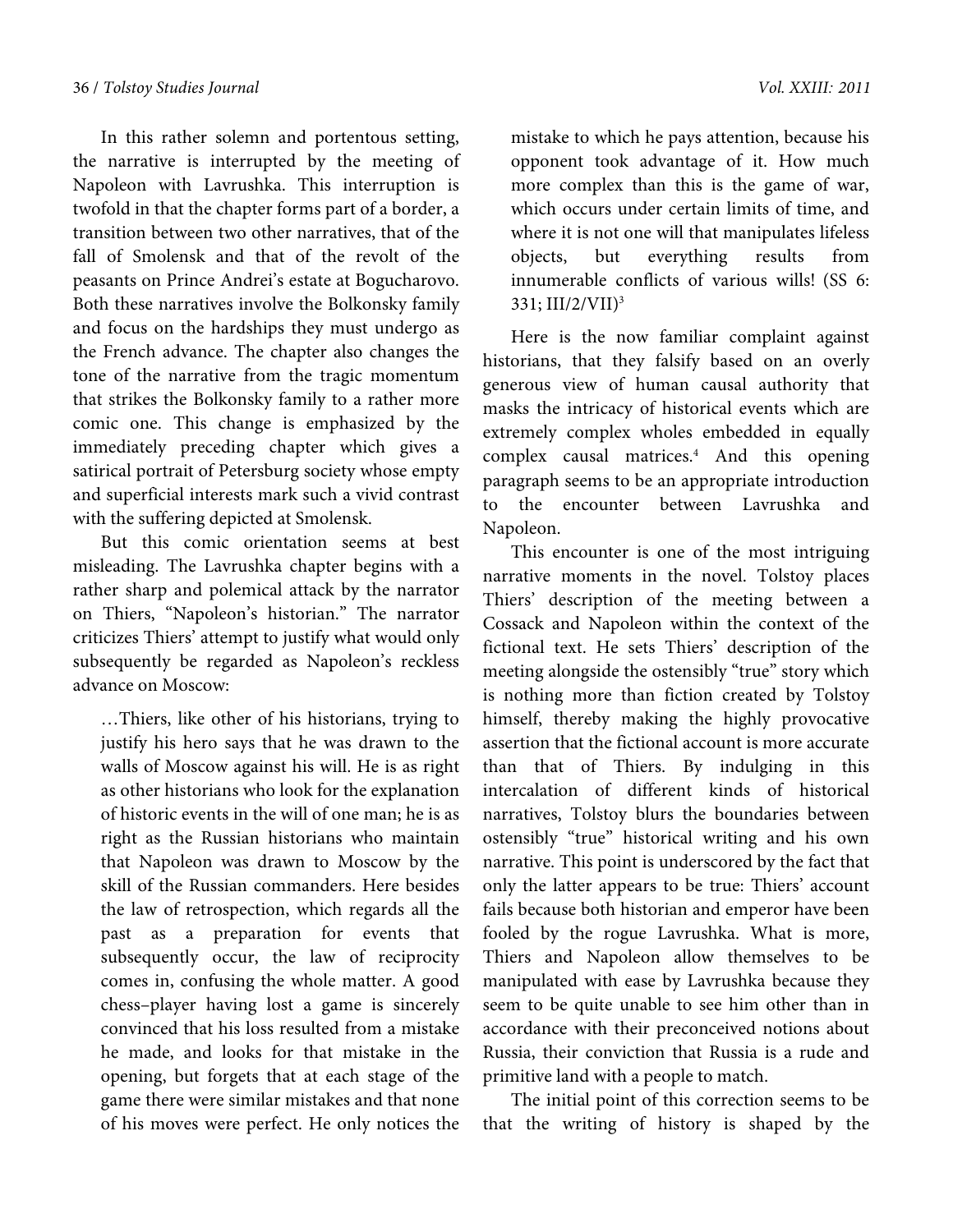prejudices of those who write, that the truth about what happened is often very inscrutable, that historians are often mistaken. In this spirit, Gary Saul Morson has given a succinct account of this chapter that reveals its pronounced parodic elements, the result of a remarkable dialogic interplay (132–136). He notes that Tolstoy juxtaposes Thiers' account of the meeting, usually quoted in the French original, with his own account and thereby sets up a kind of parodic double–voicing that casts doubt on the French historian's version. Morson's grasp of the parodic elements of the encounter is entirely convincing, but it is his approach to the central issue, the narrator's claim to know what really happens, that gets to the heart of the matter, raising more fundamental questions about Tolstoy's authorial voice.

Morson answers these questions by suggesting that Tolstoy merely seeks to subject Theirs' account to reasonable doubt and that Tolstoy's use of the words "in reality" to enforce the superior veracity of his own account should not be taken as a bald assertion that this account does indeed tell the truth, a manifestly absurd claim, given the fictionality of Lavrushka. This answer makes good sense since it tries to prevent Tolstoy's parody from extending to his own version of the encounter. But it is hard to avoid doubt about the wisdom of proceeding in this direction because Tolstoy's own form of attack is so peculiar. Why does Tolstoy engage in a parody of Thiers' version of the encounter in a way that so obviously seems to stack the deck unfairly against Thiers? Indeed, why does Tolstoy practically parade the arbitrariness of his own point of view, thereby allowing a most unflattering comparison between his claim to superior knowledge and Thiers' own account? It seems to me that this aspect of the parody, the essential one, merits closer examination.

The problem Morson so clearly identifies is one of authority. What kind of authority can be attributed to Tolstoy's version of the encounter?

Tolstoy seems to claim sufficient authority to engage in a brutal refutation of Thiers while at the same time potentially undercutting that authority by arguing through fictional characters. The issue is whether the means of the argument do not in fact undermine the end it seeks to achieve. But this approach to the question of authority is likely too narrow since Tolstoy's strategy looks to be a good deal more complex, his parody more wide–ranging.

Parody is a basic form of literary commentary that makes a direct appeal to the intellect by inducing doubt. In this rather modern sense, parody makes reality problematic, and it does so by bringing into disrepute the claims for authority that attend certain forms of seeing the world, of identifying reality. As such parody is one of the essential tools of the novel, one of the most characteristic forms of novelistic discourse displayed to great effect in *Don Quixote*, the supposed progenitor of the entire genre. In that novel, the authority of a certain kind of fictional tale is crushed by a reality that is so very different, the Don's continued attempts to see reality through the eyes of these tales becoming ever more ridiculous. Here a basic pattern of novelistic discourse, the difficult encounter between hegemonic fiction and infinitely multiplicitous reality, emerges for the first time siring a tradition that runs through many of the great satiric prose narratives of the following three hundred years (Ortega y Gasset).

While this pattern may be a staple of the novel, one should be careful to determine in each case how the parody fits within the pattern. I mean that the way parody induces doubt, revealing that truth may be no more than convention, has very important implications. And here I return to the question of authority because a parody must assume the authority it denies to its object or be consumed by its own critique in which case parody comes very close to a vertiginous deconstruction. In other words, the choices that inform a parodic structure must be fairly limited, since it can only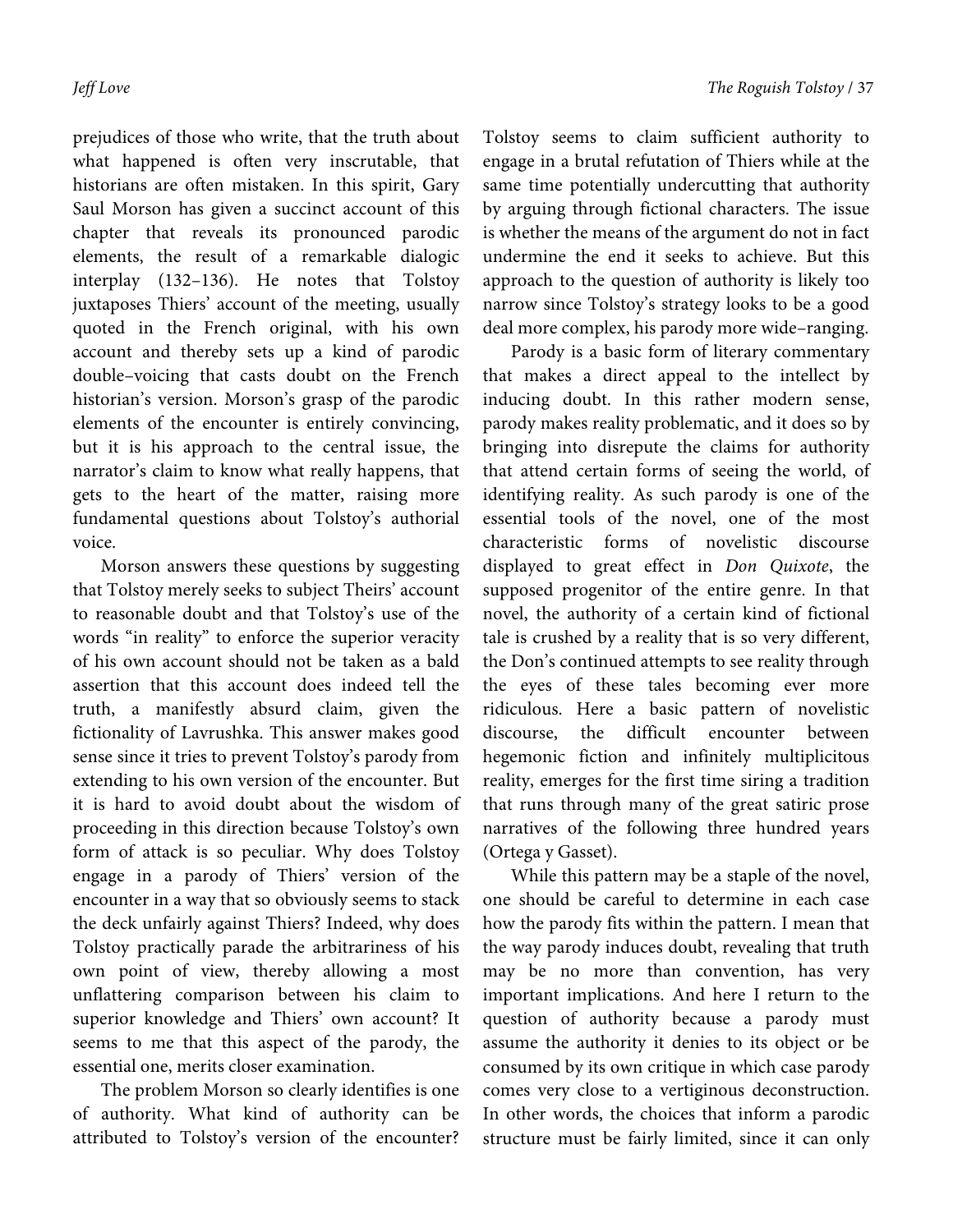deny one truth by asserting another or, in absence of such an assertion, parody must deny its own authority as well—there is no way out of the law of excluded middle. In the former case, one truth yields to another, while in the latter one truth yields to another which in turn yields to itself in a self– reflexive paradox, the audacious irony described by Derrida famously as *différance* or the perpetual failure of authority (1–27).

Whether one can identify this kind of failure of authority in Tolstoy's parody of the historians is no small matter because the claim that a fictional account is superior to Thiers' cannot be understood otherwise than to suggest that no account can have authority, that imagination and not carefully reasoned investigation is in fact the ruling authority, the only source of authority.<sup>5</sup> And this entails that the refutation of Thiers itself must fail, since Tolstoy's fictional account can have no greater authority itself.

At this point I think that a very important caution is in order lest this wholesale denial of authority be too broadly applied to the text. The authority of the narrative applies to the internal state of the characters involved, to reading what they think, and this is the crucial point that needs to be made. If there is an essential parody of narrative authority that applies both to Thiers and Tolstoy, it relates only to the internal states of individuals, a much broader and more significant issue in the novel that is discussed on an abstract level in the second part of the epilogue.

That Tolstoy does not deny the historians' capacity to know history in its external but in its internal form is the striking ambiguity of Tolstoy's parody of Thiers. Tolstoy implicitly relies on a distinction that is essentially Kantian, that knowledge is restricted to appearances and that nothing outside of appearances can be known with any assurance. By doing so, Kant notoriously makes room for faith or what is perilously close to pure imagination, fiction—indeed, he seems to equate the two tacitly.<sup>6</sup> Tolstoy reiterates this Kantian point in the representational context of the novel by suggesting that the subject is simply not "factually" knowable in so far as it is pure, acting subject, but only as an object.

This is the roguish aspect of the narrative. Tolstoy claims that fiction and history are on the same level when it comes to the description of the internal life of individuals, of their subjectivity indeed, the implication of the Lavrushka chapter is more radical; namely, that the author of fictions may present a better account than the historian because he is free to depict the whole human being. Tolstoy writes:

*(5) The divergence between my description of historical events and that given by the historians.*  This was not accidental but inevitable. An historian and an artist describing an historic epoch have two quite different tasks before them. As an historian would be wrong if he tried to present an historical person in his entirety, in all the complexity of his relations with all sides of life, so the artist would fail to perform his task were he to represent the person always in his historic significance. Kutuzov did not always hold a telescope, point at the enemy, and ride a white horse. Rostopchin was not always setting fire with a torch to the Voronovsky house (which in fact he never did) and the Empress Marya Fyodorovna did not always stand in an ermine cloak leaning her hand on the code of laws, but that is how the popular imagination pictures them.

For an historian considering the achievement of a certain aim, there are heroes; for the artist treating of man's relation to all sides of life there cannot and should not be heroes, but there should be men.

An historian is sometimes obliged by bending the truth to subordinate all the actions of a historical personage to the one idea he has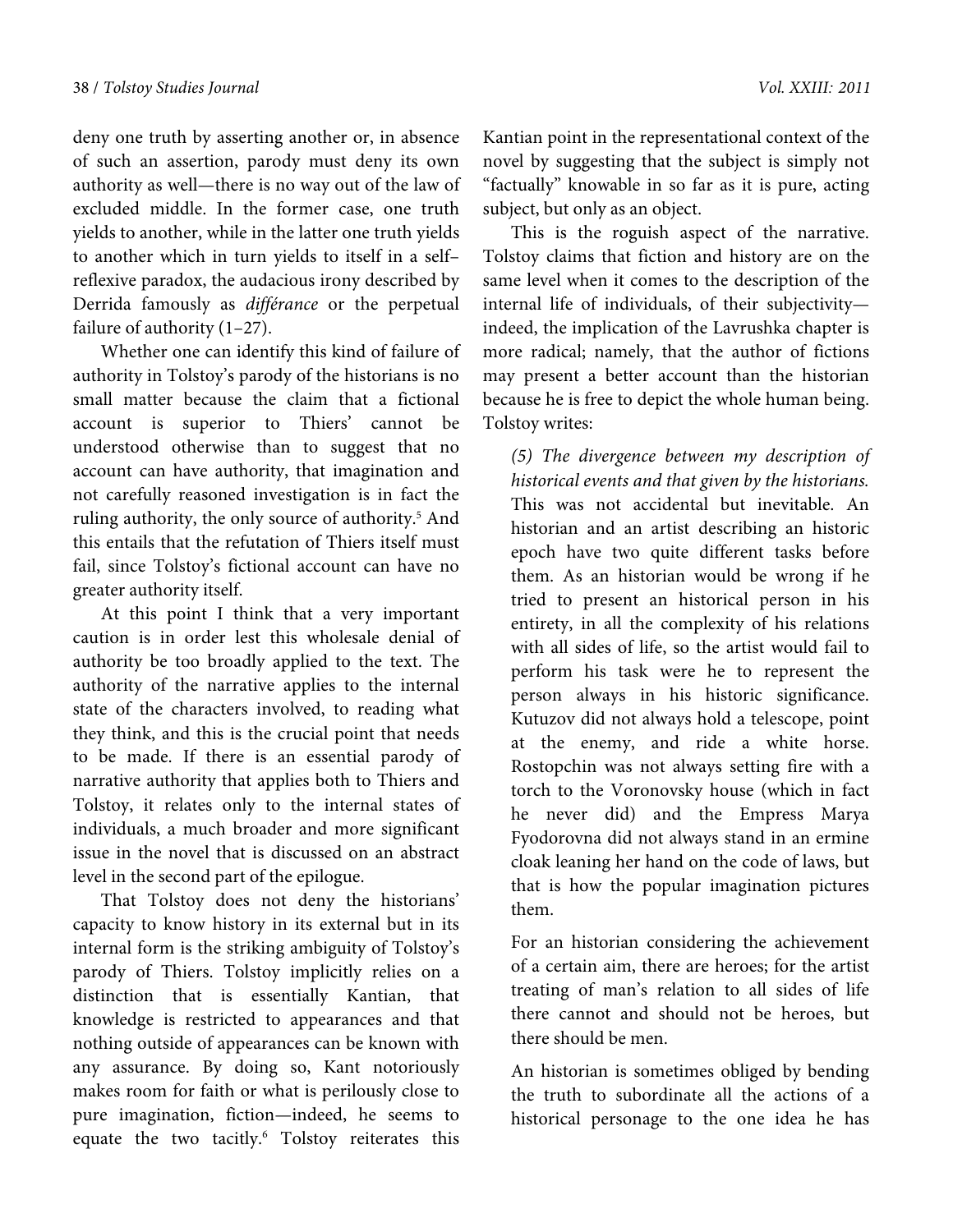ascribed to that person. The artist, on the contrary, finds the very singleness of that idea incompatible with his problem, and tries to understand and show not a certain actor but a man. (SS 7: 385)

Here is a forceful declaration of the sovereign power of the artist as opposed to the historian, for only the artist is capable of representing the whole, that is, the internal and the external, the subjective and objective facets of human being. This claim to holism is suspiciously romantic and suggests that Tolstoy's view of the artist is considerably more romantic than many have suspected.

Tolstoy's parodic attitude to Thiers seems to confirm this view because of its ambiguity, the fact that the essential message of the parody, that historians cannot properly know the internal states of the individuals they may happen to describe, both exalts and deprecates the role of the artist. On the one hand, the narrative suggests that the artist may know the truth, that the artist is uniquely qualified to see the hidden reality of historical being. On the other hand, the artist's authority is not one that can be backed up by fact, it is basically an arbitrary one. The artist creates and discovers a world only because there is no given world against which to measure what the artist has done; in this sense, the artist moves from a mimetic craftsman who dutifully reproduces a given reality to a creator who in fact makes reality, a "poet" in the true sense of that word. The great question that Goethe puts to himself, that of the distinction between poetry and truth, comes to the fore.

The Lavrushka interlude thus serves to pose some very important questions for the narrative, questions whose nature is typically "novelistic" in so far as they deal with a reality having become problematic. The peculiar mise–en–abyme structure of the narrative, the possibility that the parody cuts both ways, blurs the border between mimesis and sovereign creation that is the crucial foundation of realistic art. Indeed, I would venture somewhat farther to suggest that the narrator points to the impossibility of realistic art, to the fact that, in some fashion, art cannot simply be the dutiful or faithful *reportage* of a reality but creates it, and that any reality that does not have this added, created element must needs be an impoverished one. This created element is in the most powerful sense a meta-physical one, since it claims to know what is beyond the phenomena, what drives the phenomena, while also maintaining that any knowledge that does not possess this metaphysical aspect is radically partial, limited and trivial, and thus fully deserving of the scorn Tolstoy heaps on the practitioners of such a limited art: the historians. Despite this claim, as I have noted, the ultimate irony of Tolstoy's position is the tacit equation of the meta-physical with fiction, with a kind of lying that seems to justify Aristotle's warning about poets (14–15, 983a5).

### **The Absent God**

The complexity of Tolstoy's position may seem somewhat exaggerated since I am making rather far-reaching claims based on the exiguous evidence of one chapter in the novel. But evidence for the significance of this chapter is to be found outside of the fictional text in the philosophical meditations that come at the novel's end and constitute its culmination. Here Tolstoy engages in a remarkable discussion of the limits of human knowing and provides a model for knowing whose very nature involves the same kinds of irony that the narrator brings upon his parody of Thiers, albeit in a rather different context.

This model of knowing is developed in the last seven chapters of the second part of the epilogue. In these chapters the narrator discusses the great problem of historical writing, that of subjectivity. The problem of subjectivity emerges in the fact that individuals feel themselves to be free which, as subjects, they in some sense must be (Schelling 9). Since what is free cannot be described, it always defeats the imposition of structure that is the best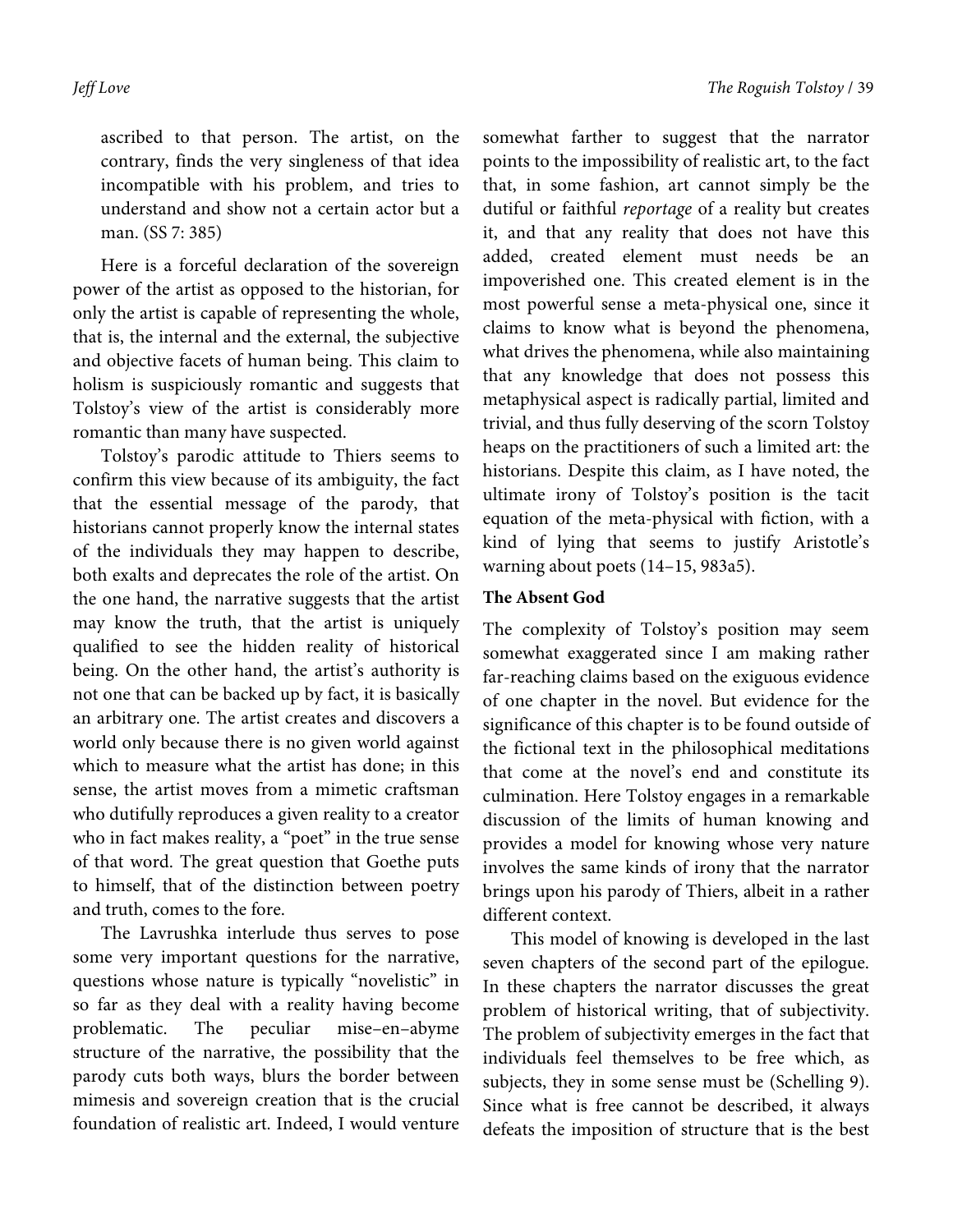definition of the objectification of reality, the processing of subjective experience into the kind of experience which can be shared by a specific group or community. The fact that subjective and objective kinds of experience are created simultaneously, that the one is impossible without the other, only serves to reveal the conflict at the center of human knowing.

This conflict has played itself out in a great variety of philosophical forms in the modern era, all of which stem, however, from an underlying anxiety about the relation between the mind or reason, as the source of objective, and the body or the senses as the "portal" of subjective, knowing. Are the mind and body two radically incompatible sources of cognition or is there a relation between the two? If not, the mind creates out of itself a world independent of the senses, and the senses give us a world independent of the mind; the split is irremediable with the mind reasoning constantly about things that cannot be said to exist in the world perceived by the senses—the mind chatters about no perceivable thing—and the senses do not speak at all, they are mute. By engaging in a rather reductive but nonetheless useful characterization, one can isolate three different approaches in modern philosophy to this problem on the commonsensical assumption that mind and body, reason and sense, are not wholly independent:

1. realist empiricism, where the mind is dependent on the senses and learns to speak their language; or

2. idealist rationalism where the senses depend on the intellect which teaches them to speak; or 3. German Idealism where both mind and body are dependent on the other—they learn that they speak the same language, albeit from considerably different points of view.

Tolstoy's approach in the second part of the epilogue has most affinity with German Idealism and is indebted to it for the specific terms Tolstoy employs to describe his model of knowing.<sup>7</sup> Tolstoy begins with the question of freedom and necessity,

a particular way of asking about the relation of subject to object, and ties them together with his rather original conception of the relation of reason to consciousness. He succinctly summarizes this relation as being between two different sources of self–cognition, one rational and mediate, the other non–rational and immediate, and claims that it is necessary to bind both together to obtain knowledge of the whole of human life:

Reason expresses the laws of necessity. Consciousness expresses the essence of freedom.

Freedom not limited by anything is the essence of life in human consciousness. Necessity without content is reason in its three forms.

Freedom is the thing examined. Necessity is what examines. Freedom is the content. Necessity is the form.

Only by separating the two sources of cognition, related to one another as form to content, do we get the mutually exclusive and separately incomprehensible concepts of freedom and necessity.

Only by uniting them do we get a clear representation of human life.

Outside these two concepts, which in their unity mutually define each other as form and content, no representation of life whatsoever is possible. (SS 7: 376; second epilogue / X)

This relation is predicated on the claim that reason is in effect the objectifying source, whatever is present to reason and can be mastered by reason is lifted into the realm of objectivity, and that means the realm of thought. Consciousness is the essence of the subject, of the inarticulate moment of subjective experience that can only be made to speak by the application of reason, by the imposition of reason on silence. And I use the term silence here quite on purpose, since reason finds itself first and foremost in language, the *ratio*, that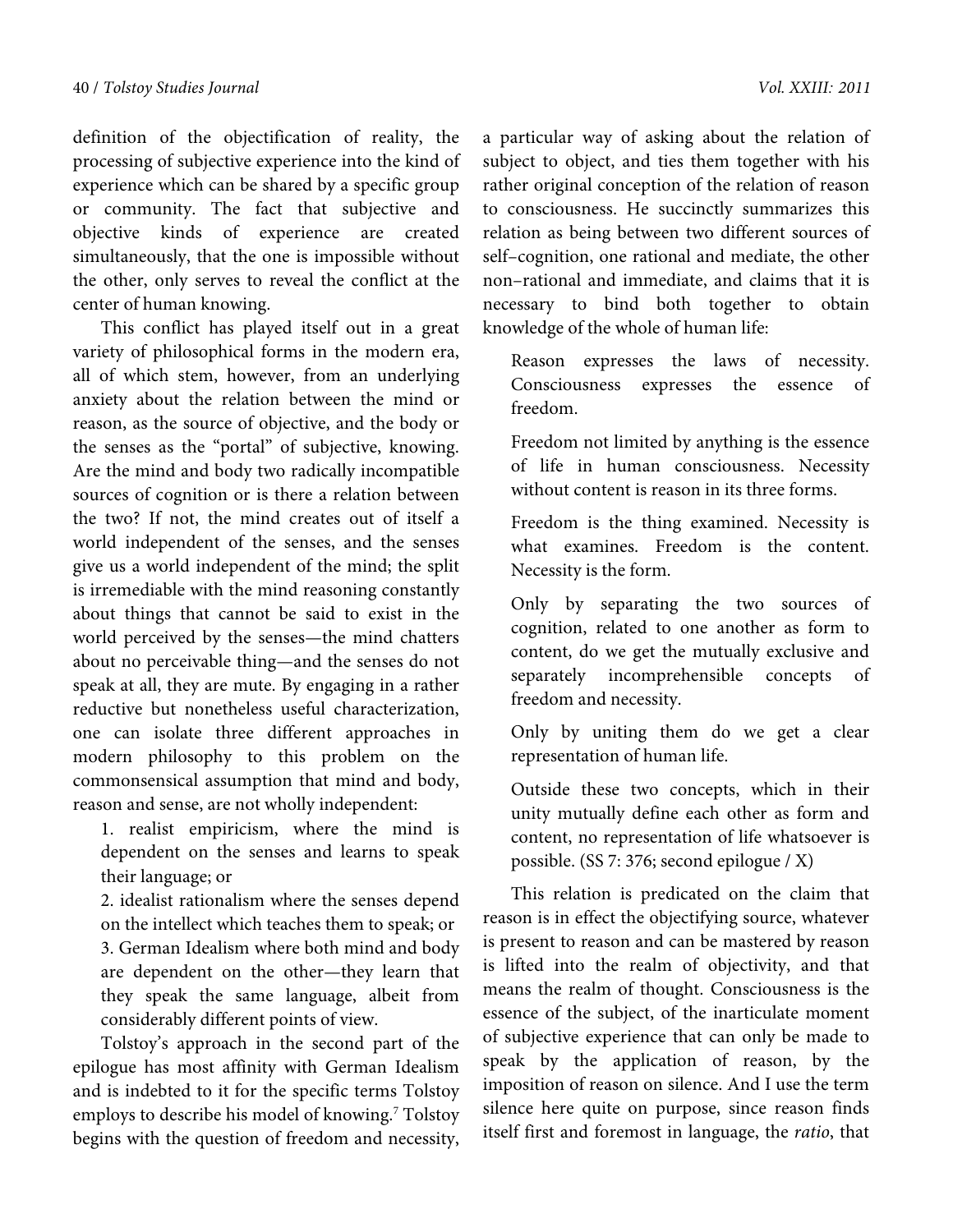gives form to inchoate subjective experience. This equivalence, a very traditional one, adds another fascinating layer to the relation Tolstoy establishes (Heidegger, *Vom Wesen der Sprache* 153–163).

If reason or language gives form, the crucial question as to the origin of this form remains unanswered. Is form a given that language somehow brings to light or is form the imposition of order on primordial chaos? The difference between these two propositions is of the utmost importance for grasping Tolstoy's critique of historians and his attitude towards realism. Obviously if there is no given, every imposition of form is an act of sovereign creation, an act that is radically arbitrary. If there is some given to which language conforms, then language, like the verbal art that stems from it, cannot be completely arbitrary, it is not an act of supreme creation.

The problem that lies in Tolstoy's model of knowing is that this question is left open or is rather ambiguous. This is where the Lavrushka interlude has such suggestive force, since it implicates the fictional text of the novel itself in the same kinds of ambiguities as are contained in the relation between reason and consciousness. The underlying concern is that there cannot be a simple solution to the problem, that any narrative or other kind of knowing must somehow hover uncomfortably between the two possibilities. The narrator is not really a rogue as such but a teller of unsure truths, a revealer of a different sort of reality, one that is much more radically in motion. The Lavrushka interlude is thus a powerful hint at the tremendous ambiguity that Tolstoy's artistry conceals, that ambition to create a world which everyone will recognize and the anxiety that no such world can exist, that the vagaries of subjective experience can never be forced to submit to the yoke of objective categorization.

Hence, the overriding irony in the narrator's presentation of the Lavrushka episode is that the narrator's authority is diminished just as effectively as that of Thiers and Napoleon himself. Tolstoy in

effect puts in question the capacity of the narrator to provide any account that is not just as fictitious or questionable as those that are criticized in other parts of the novel where characters are typically unable to remember what "really" happened or shape their responses to fit preconceived notions about the relevant subject matter.

This deflation of authorial authority is in its way completely consistent with the abundant criticism of the historians' fixation with great men. One can argue that the reader has to be ready to accept the author's preternatural ability to see reality and grasp its inner workings as others cannot. If Tolstoy seems to make fun of the notion of genius that was attributed so freely to Napoleon, he does not spare the narrator or authorial presence either. The very contrast of Thiers' narrative with the novelistic one implies that the author must create a fiction to overcome his inability to have superior knowledge, that genius is a double-edged sword, at once an admission of failure and a talent at concealing that failure through brilliant invention. If Napoleon's vaunted genius is the result of the desire to exalt human freedom, so is that of the artist whose power to create may be a freedom even more heady than the power to command.

This problem of authority must also extend to the narrator's philosophical explorations. The assertion that all human knowing emerges from the relation of reason to consciousness applies to itself as well, and if there is no way that the human mind can possess the kind of knowledge whose quality and quantity would be able to justify the absolute status of any given statement, then the narrator's own analysis has to be vulnerable. Not only that. The narrator's claim that all knowing is radically deceptive, that it conceals in revealing, cannot but shed the greatest doubts on the narrative's attempt to represent what really happened.

Now, this way of looking at the narrative may seem all too late- or post-modern with its suggestion that the contradictory tendencies of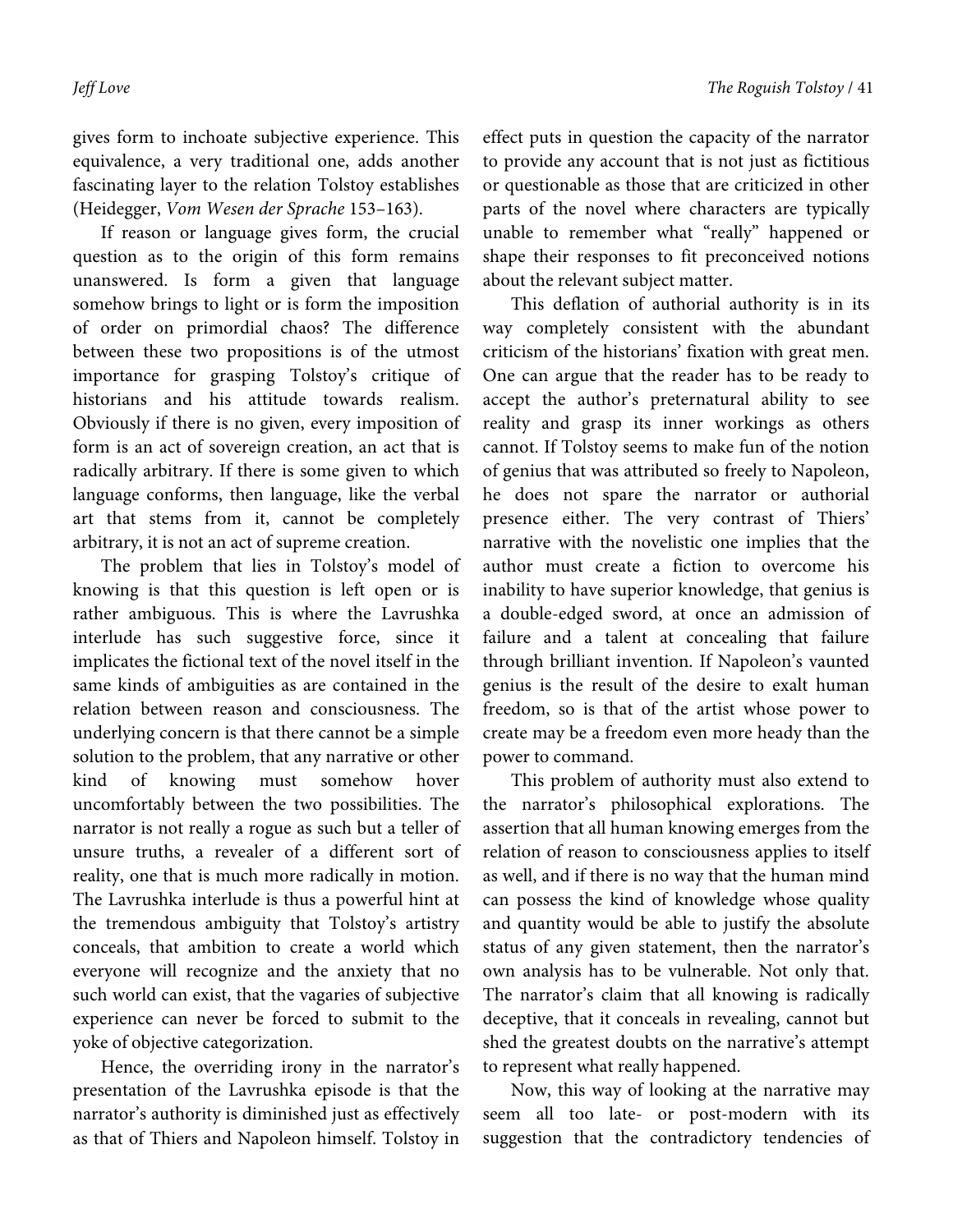form and content that emerge in the novel simply cancel each other out, that Tolstoy is indeed a skeptic, if not a nihilist in some sense, because he believes in the inaccessibility of the truth. But one does not have to be a nihilist to claim that the truth is inaccessible—nihilists in fact claim that it is accessible but ugly—Christians claim it is inaccessible without some form of revelation. The limitations that form imposes on content in the novel are dynamic, they do not wind up undermining the content but place it within a horizon of doubt that makes the fictional reality problematic, showing the hand of the artist behind the wall of immutable authority that Tolstoy so often seems to construct.

The crucial point here has everything to do with Tolstoy's ambivalence about the role of the artist. He seems unable to accept that an artist who attempts to be nothing more than a faithful vassal to the facts can get to the truth, but neither is he fully ready to accept that the artist, in exercising the sovereign power of a creator, can actually possess the kind of knowledge that only a divinity could possibly possess. This ambivalence is an extremely vital aspect of Tolstoyan narrative and gives added significance to the fluctuations, the variations in authorial interference with the narrative that many have noticed in *War and Peace* (Silbajoris 55–73). To put this in different terms, Tolstoy recognizes the absence of divine authority in the artist and hesitates to assume that authority, because to do so is to be a master of illusion, of declaring the truth rather than discovering it.

### **Notes**

1. I adapt this term from Goethe's own description of *Faust*.

2. While Gorky in fact manages to capture the ambiguity that underlies Tolstoy's complexity, he seems to emphasize the latter's nihilism, and this may have been appropriate in dealing with the old man. Bunin's portrait, as one might expect, is highly nuanced but often depicts Tolstoy as a daemonic soul; thus in his own way, Bunin gives support to a "chthonic Tolstoy" (Gorky 31–57; Bunin 3–13).

3. This edition prints the text of the novel edited by E. E. Zaidenshnur who conducted an exhaustive examination of published editions and manuscript variants in an effort to eliminate the many problems in the text. Despite the high quality of Zaidenschnur's text, I have also referred from time to time to the two different texts (of 1933 and 1936) and the draft variants printed in the Jubilee Edition as well as the epilogue (book six) in the first and second editions of the novel which were issued at the same time in 1869. All translations are based on either the Maude or Dunnigen renditions which I have not hesitated to modify where necessary for the sake of greater accuracy and literalness. The locations of quotations are given by the relevant book, part and chapter to facilitate reference for those using other editions of the novel. Books and chapters are designated by Roman numerals, Parts by Arabic numerals.

4. This argument is presented bluntly in the first chapter of book three.

5. This is a particularly important problem in the tradition of thought following Kant. Nietzsche asks whether truth is created or discovered, and, in favoring the former, gives art a privileged place above "truth." According to Heidegger, this overturning of truth constitutes one of the crucial pillars of Nietzsche's overcoming of Platonism, resulting in the revolutionary assertion of will as the sovereign authority. Tolstoy's own view seems, at first glance, to have similar implications (Heidegger, *Nietzsche* 177–254).

6. "I have therefore found it necessary to deny *knowledge*, in order to make room for *faith*. The dogmatism of metaphysics, that is, the preconception that it is possible to make headway in metaphysics without a previous criticism of pure reason, is the source of all that unbelief, always very dogmatic which wars against morality" (Kant 29, BXXX; Rosen, 3–18).

7. Schopenhauer is the key conduit here, as Boris Eikhenbaum was quick to recognize. Tolstoy was engaged in the intense reading of Schopenhauer while